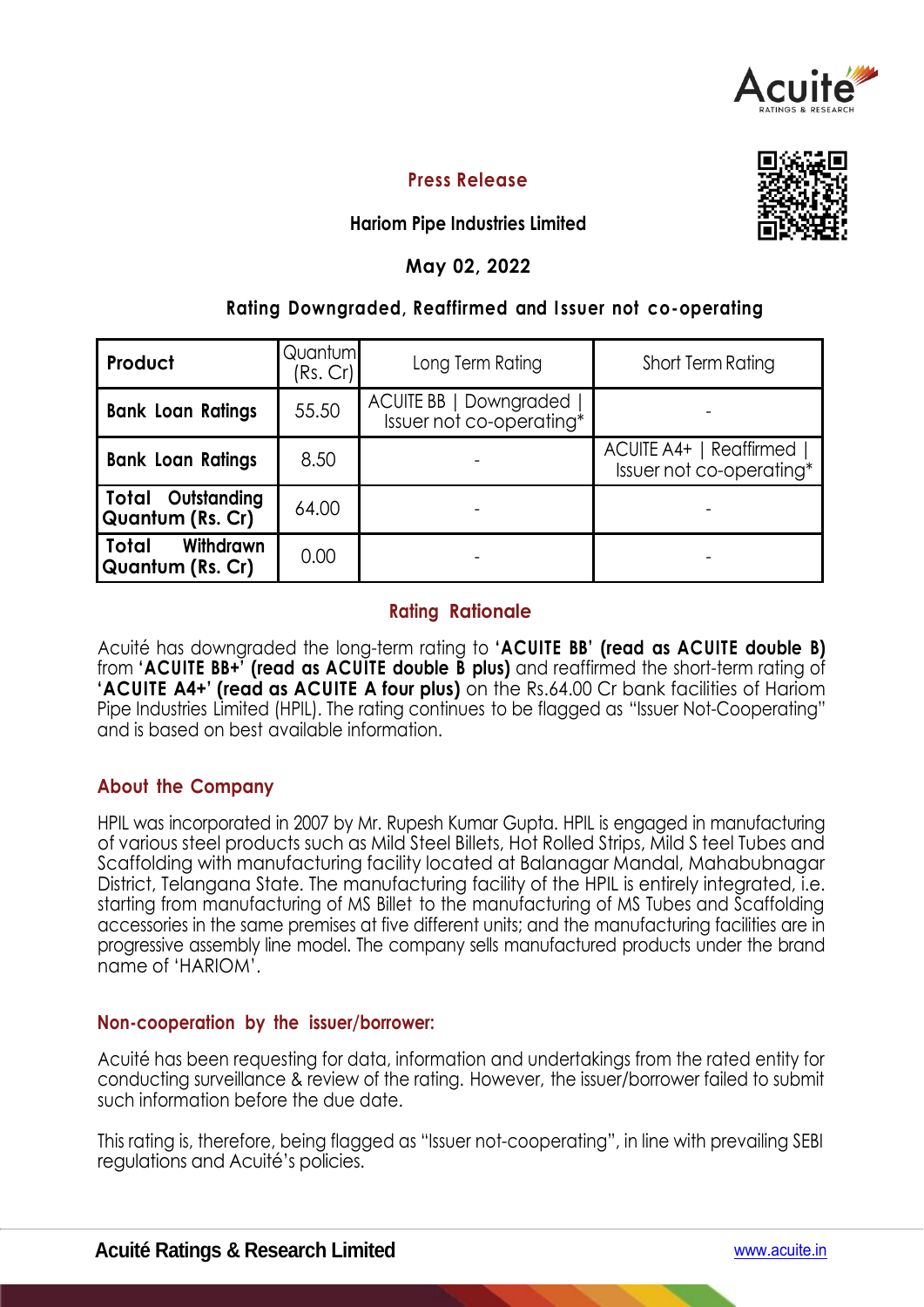### **Limitation regarding information availability:**

The rating is based on information available from sources other than the issuer/borrower (in the absence of information provided by the issuer/borrower). Acuité endeavored to gather information about the entity / industry from the public domain. Therefore, Acuité cautions lenders and investors regarding the use of such information, on which the indicative credit rating is based.

### **About the Rated Entity - Key Financials**

The rated entity has not shared the latest financial statements despite repeated attempts.

### **Rating Sensitivity**

No information provided by the issuer / available for Acuite to comment upon.

### **Material Covenants**

None

### **Liquidity Position**

No information provided by the issuer / available for Acuite to comment upon.

### **Outlook**

Not Applicable

### **Status of non-cooperation with previous CRA**

HIPL's rating was flagged off as Issuer not cooperating with Care ratings, through its rating rationale dated October 12th, 2020. The reason provided by Care ratings is non-furnishing of information by HIPL.

### **Any other information**

Acuité has received the no default statement from the client for the month of November.

### **Applicable Criteria**

- Manufacturing Entities: https://www.acuite.in/view-rating-criteria-59.htm
- Default Recognition: https://www.acuite.in/view-rating-criteria-52.htm

• Application Of Financial Ratios And Adjustments: https://www.acuite.in/view-rating-criteria-53.htm

### **Note on Complexity Levels of the Rated Instrument**

https://www.acuite.in/view-rating-criteria-55.htm

k.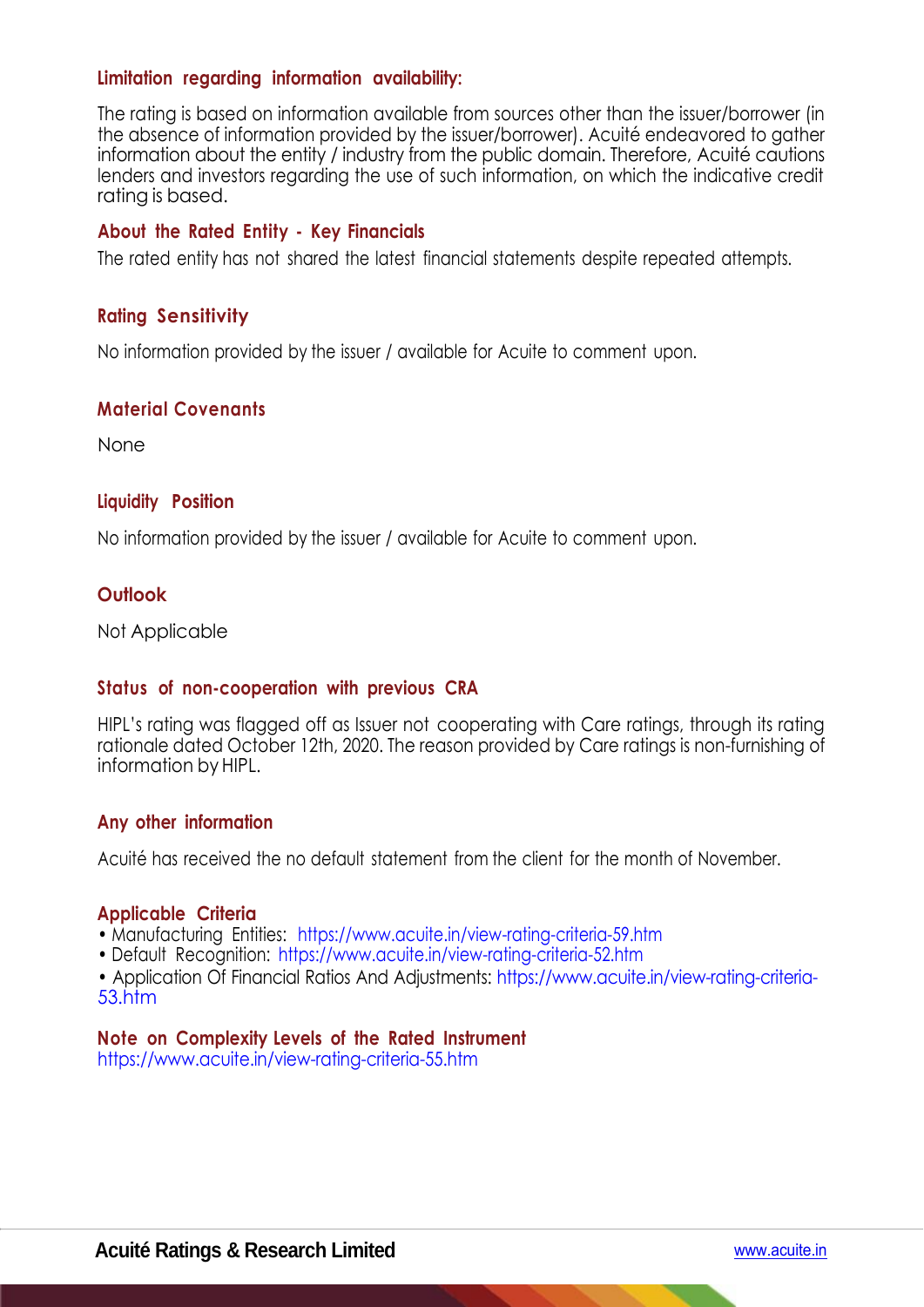| ן וטופות <sub>ש</sub> וווואה |                                          |                      |                    |                                                                             |
|------------------------------|------------------------------------------|----------------------|--------------------|-----------------------------------------------------------------------------|
| <b>Date</b>                  | Name of<br><b>Instruments/Facilities</b> | Term                 | Amount<br>(Rs. Cr) | <b>Rating/Outlook</b>                                                       |
| 29 Jan<br>2021               | Term Loan                                | <b>Long</b><br>Term  | 0.21               | ACUITE BB+ (Downgraded and Issuer not<br>co-operating*)                     |
|                              | Term Loan                                | Long<br>Term         | 28.94              | ACUITE BB+ (Downgraded and Issuer not<br>co-operating*)                     |
|                              | Cash Credit                              | <b>L</b> ong<br>Term | 25.00              | ACUITE BB+ (Downgraded and Issuer not<br>co-operating*)                     |
|                              | Proposed Bank Facility                   | Long<br>Term         | 1.35               | ACUITE BB+ (Downgraded and Issuer not<br>co-operating*)                     |
|                              | <b>Bank Guarantee</b>                    | Short<br>Term        | 0.50               | ACUITE A4+ (Downgraded and Issuer not<br>co-operating*)                     |
|                              | Letter of Credit                         | <b>Short</b><br>Term | 8.00               | ACUITE A4+ (Downgraded and Issuer not<br>co-operating*)                     |
| 06 Nov<br>2019               | Letter of Credit                         | Short<br>Term        | 8.00               | ACUITE A3+ (Upgraded from ACUITE A3)                                        |
|                              | Proposed Bank Facility                   | <b>L</b> ong<br>Term | 1.35               | <b>ACUITE BBB</b>   Stable (Upgraded from<br>ACUITE BBB-   Stable)          |
|                              | Term Loan                                | Eong<br>Term         | 28.94              | ACUITE BBB   Stable (Assigned)                                              |
|                              | Term Loan                                | Long<br>Term         | 0.21               | <b>ACUITE BBB</b><br>Stable (Upgraded from<br><b>ACUITE BBB-</b><br>Stable) |
|                              | Cash Credit                              | <u>Long</u><br>Term  | 25.00              | ACUITE BBB   Stable (Upgraded from<br><b>ACUITE BBB-</b><br>Stable)         |
|                              | <b>Bank Guarantee</b>                    | Short<br>Term        | 0.50               | ACUITE A3+ (Upgraded from ACUITE A3)                                        |
| 14 Nov<br>2018               | Cash Credit                              | Eong<br>Term         | 18.00              | ACUITE BBB-   Stable (Assigned)                                             |
|                              | Proposed Cash Credit                     | <b>Long</b><br>Term  | 8.00               | ACUITE BBB-   Stable (Assigned)                                             |
|                              | Term Loan                                | Long<br>Term         | 0.21               | ACUITE BBB-   Stable (Assigned)                                             |
|                              | Proposed Term Loan                       | Long<br>Term         | 29.29              | ACUITE BBB-   Stable (Assigned)                                             |
|                              | Letter of Credit                         | Short<br>Term        | 8.00               | ACUITE A3 (Assigned)                                                        |
|                              | <b>Bank Guarantee</b>                    | Short<br>Term        | 0.50               | ACUITE A3 (Assigned)                                                        |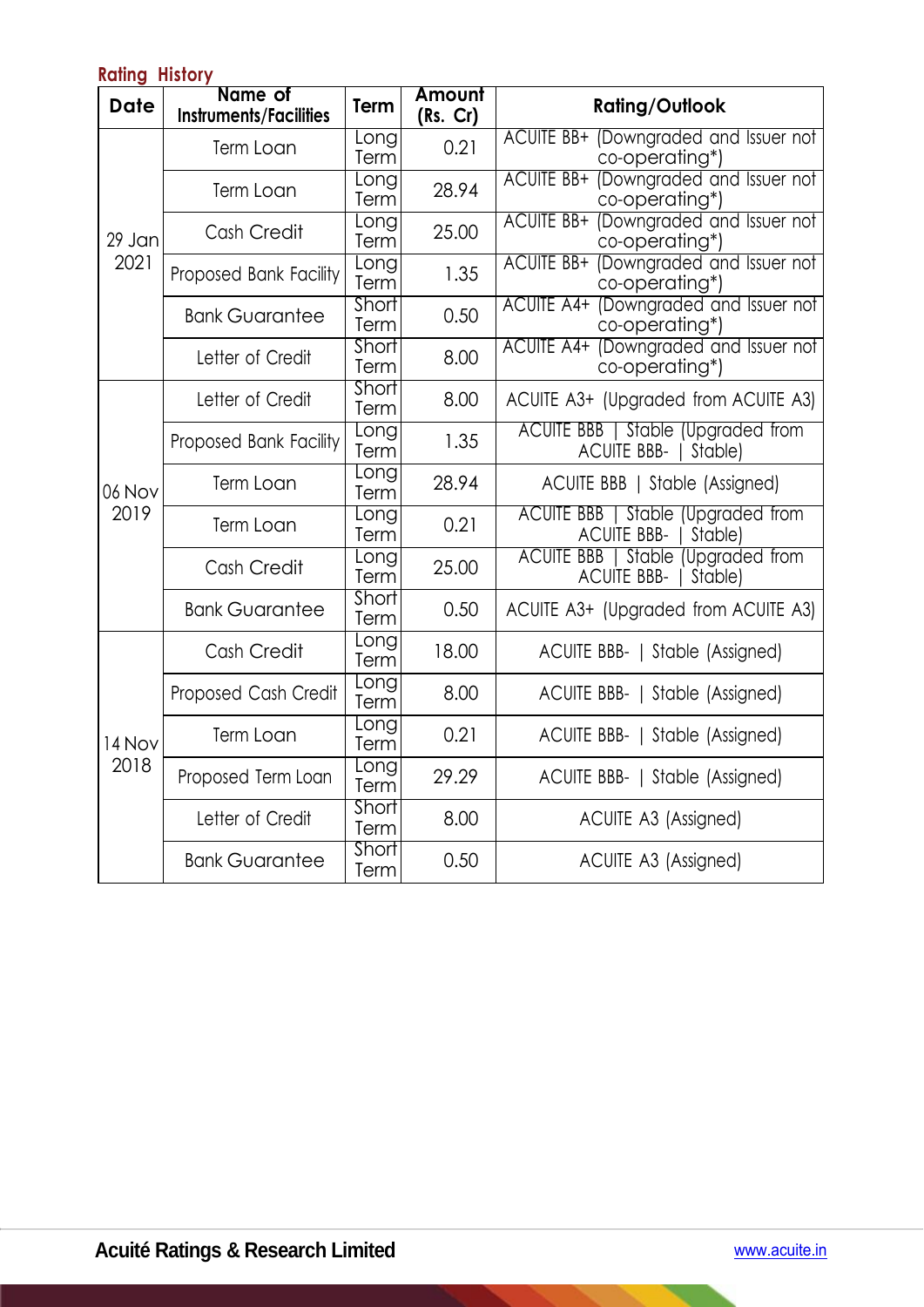| אוווראטור<br>siuni Ju<br>VI.<br><b>THE LIGHT</b><br>1916 |                                     |                                                  |                            |                                                |                         |                      |                                                                       |
|----------------------------------------------------------|-------------------------------------|--------------------------------------------------|----------------------------|------------------------------------------------|-------------------------|----------------------|-----------------------------------------------------------------------|
| Lender's<br><b>Name</b>                                  | <b>ISIN</b>                         | <b>Facilities</b>                                | Date Of<br><b>Issuance</b> | Coupon<br>Rate                                 | Maturity<br><b>Date</b> | Quantum<br>(Rs. Cr.) | Rating                                                                |
| Canara<br><b>Bank</b>                                    | Not<br>Applicable                   | <b>Bank</b><br>Guarantee<br>(BLR)                | <b>Not</b>                 | Not<br>Applicable Applicable Applicable        | Not                     | 0.50                 | <b>ACUITE A4+</b><br>Reaffirmed<br>  Issuer not<br>CO-<br>operating*  |
| Canara<br><b>Bank</b>                                    | <b>Not</b><br>Applicable            | Cash<br>Credit                                   | <b>Not</b>                 | Not<br>Applicable Applicable Applicable        | <b>Not</b>              | 25.00                | <b>ACUITE BB</b><br>Downgraded<br>I Issuer not<br>CO-<br>operating*   |
| Canara<br><b>Bank</b>                                    | <b>Not</b><br>Applicable            | Letter of<br>Credit                              | <b>Not</b>                 | <b>Not</b><br>Applicable Applicable Applicable | <b>Not</b>              | 8.00                 | <b>ACUITE A4+</b><br>Reaffirmed<br>  Issuer not<br>CO-<br>operating*  |
| Not                                                      | <b>Not</b><br>Applicable Applicable | Proposed<br>Long Term<br><b>Bank</b><br>Facility | <b>Not</b>                 | Not<br>Applicable Applicable Applicable        | <b>Not</b>              | 1.35                 | <b>ACUITE BB</b><br>Downgraded<br>  Issuer not<br>$CO-$<br>operating* |
| Canara<br><b>Bank</b>                                    | Not<br>Applicable                   | Term Loan                                        | <b>Not</b><br>available    | <b>Not</b><br>available                        | Not<br>available        | 0.21                 | <b>ACUITE BB</b><br>Downgraded<br>  Issuer not<br>$CO-$<br>operating* |
| Canara<br><b>Bank</b>                                    | Not<br>Applicable                   | Term Loan                                        | <b>Not</b><br>available    | Not<br>available                               | Not<br>available        | 28.94                | <b>ACUITE BB</b><br>Downgraded<br>  Issuer not<br>$CO-$<br>operating* |

# **Annexure - Details of instruments rated**